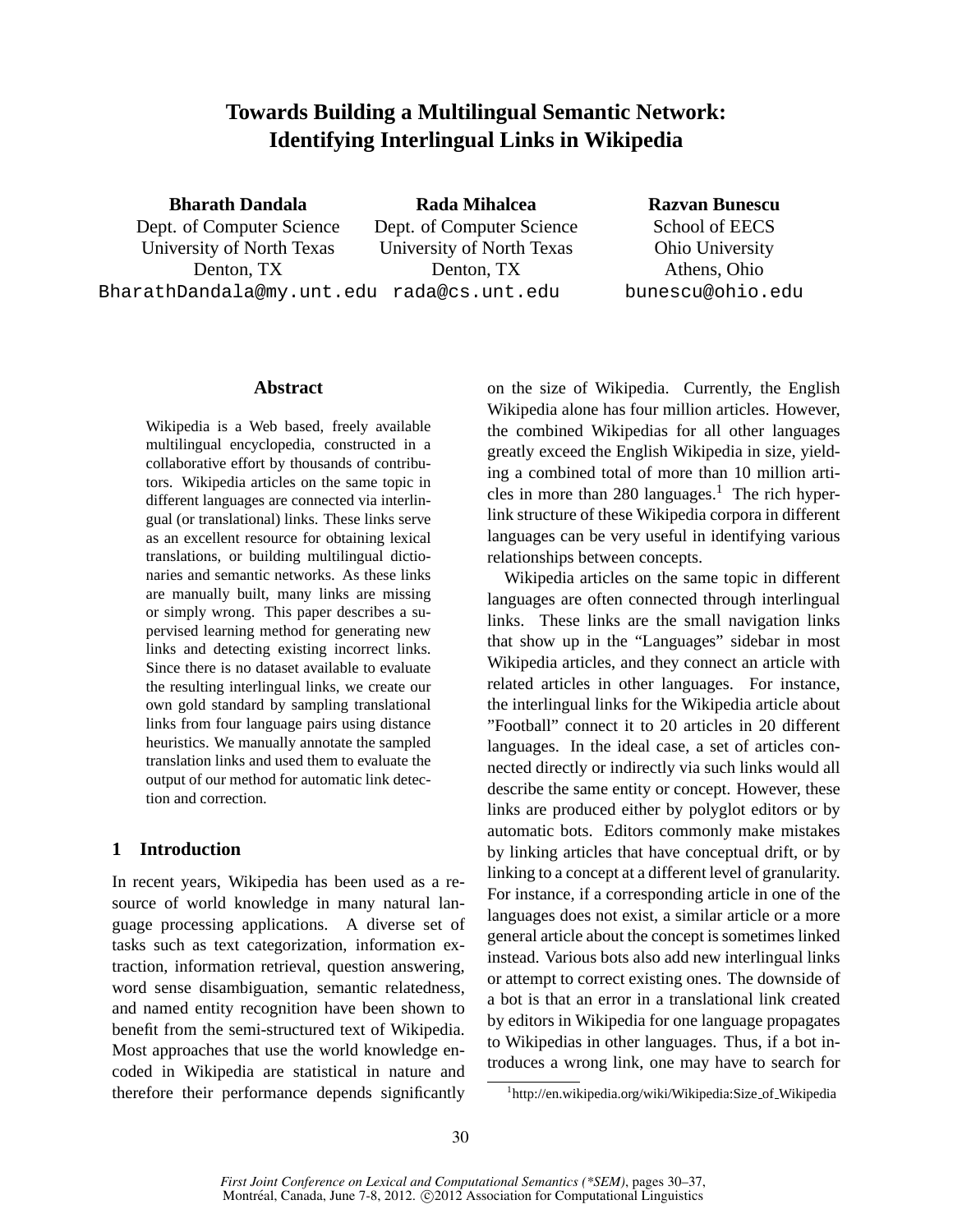| Language | Code           | Articles  | Redirects | Users      |
|----------|----------------|-----------|-----------|------------|
| English  | en             | 4,674,066 | 4,805,557 | 16,503,562 |
| French   | fr             | 3,298,615 | 789,408   | 1,250,266  |
| German   | de             | 3,034,238 | 678,288   | 1,398,424  |
| Italian  | it             | 2,874,747 | 319,179   | 731,750    |
| Polish   | pl             | 2,598,797 | 158,956   | 481,079    |
| Spanish  | es             | 2,587,613 | 504,062   | 2,162,925  |
| Dutch    | n1             | 2,530,250 | 226,201   | 446,458    |
| Russian  | ru             | 2,300,769 | 682,402   | 819,812    |
| Japanese | 1 <sub>p</sub> | 1,737,565 | 372,909   | 607,152    |
| Chinese  | cn             | 1,199,912 | 333,436   | 1,171,148  |

Table 1: Number of articles, redirects, and users for the top nine Wikipedia editions plus Chinese. The total number of articles also includes the disambiguation pages.

the underlying error in a different language version of Wikipedia.

The contributions of the research described in this paper are two-fold. First, we describe the construction of a dataset of interlingual links that are automatically sampled from Wikipedia based on a set of distance heuristics. This dataset is manually annotated in order to enable the evaluation of methods for translational link detection. Second, we describe an automatic model for correcting existing links and creating new links, with the aim of obtaining a more stable set of interlingual links. The model's parameters are estimated on the manually labeled dataset using a supervised machine learning approach.

The remaining of this paper is organized as follows: Section 2 briefly describes Wikipedia and the relevant terminology. Section 3 introduces our method of identifying a candidate set of translational links based on distance heuristics, while Section 4 introduces the methodology for building a manually annotated dataset. Section 5 describes the machine learning experiments for detecting or correcting interlingual links. Finally, we present related work in Section 6, and concluding remarks in Section 7.

#### **2 Wikipedia**

Wikipedia is a free online encyclopedia, representing the outcome of a continuous collaborative effort of a large number of volunteer contributors. Virtually any Internet user can create or edit a Wikipedia webpage, and this "freedom of contribution" has a positive impact on both the quantity (fast-growing

number of articles) and the quality (potential errors are quickly corrected within the collaborative environment) of this online resource.

The basic entry in Wikipedia is an *article* (or *page*), which defines and describes an entity or an event, and consists of a hypertext document with hyperlinks to other pages within or outside Wikipedia. The role of the hyperlinks is to guide the reader to pages that provide additional information about the entities or events mentioned in an article. Articles are organized into *categories*, which in turn are organized into category hierarchies. For instance, the article *automobile* is included in the category *vehicle*, which in turn has a parent category named *machine*, and so forth.

Each article in Wikipedia is uniquely referenced by an identifier, consisting of one or more words separated by spaces or underscores and occasionally a parenthetical explanation. For example, the article for *bar* with the meaning of *"counter for drinks"* has the unique identifier *bar (counter)*.

Wikipedia editions are available for more than 280 languages, with a number of entries varying from a few pages to three millions articles or more per language. Table 1 shows the nine largest Wikipedias (as of March 2012) and the Chinese Wikipedia, along with the number of articles and approximate number of contributors.<sup>2</sup>

The ten languages mentioned above are also the languages used in our experiments. Note that Chi-

<sup>&</sup>lt;sup>2</sup>http://meta.wikimedia.org/wiki/List\_of\_Wikipedias #Grand Total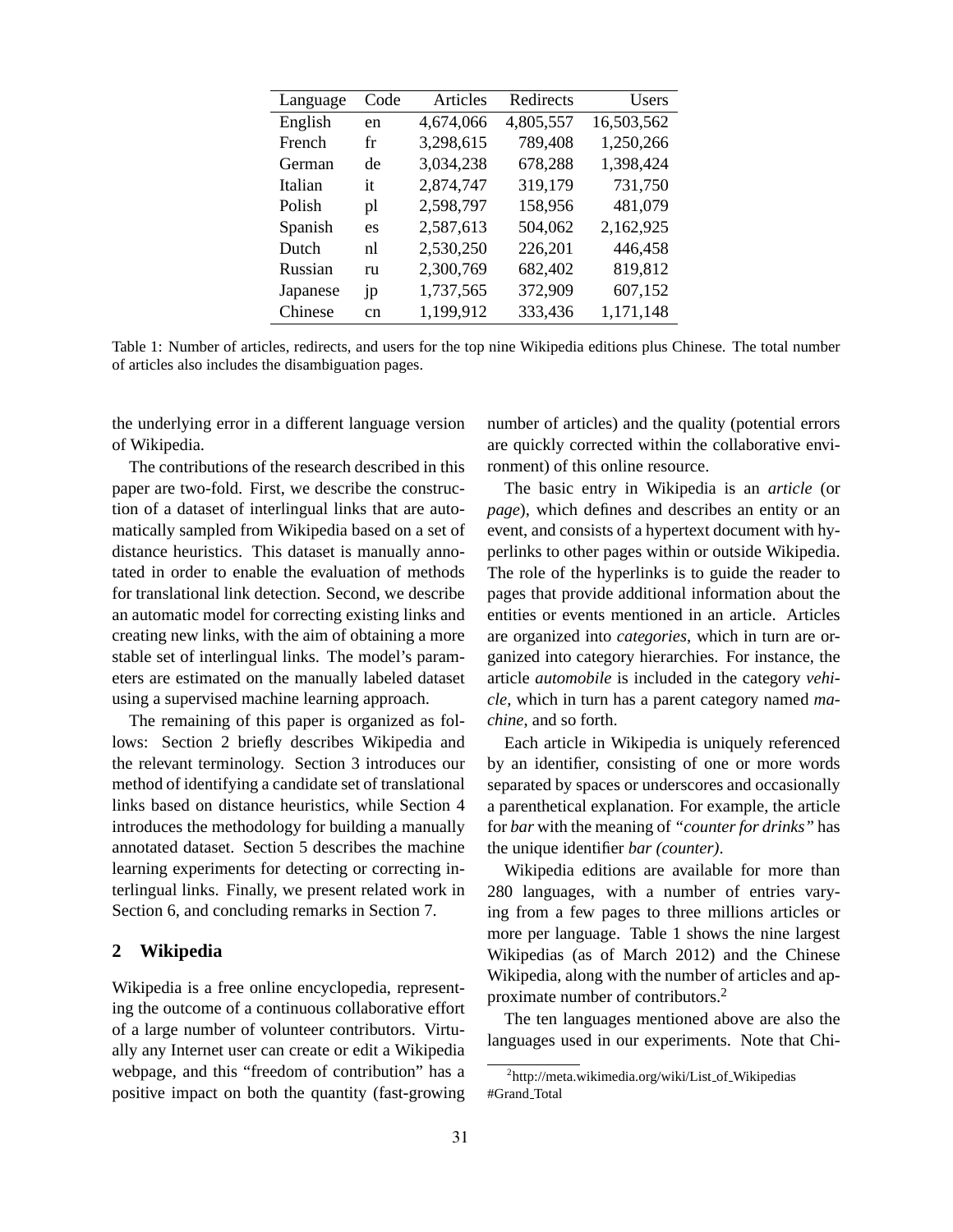| Relation                                     | Exists         | Via                      |  |  |  |  |  |  |
|----------------------------------------------|----------------|--------------------------|--|--|--|--|--|--|
| <b>SYMMETRY</b>                              |                |                          |  |  |  |  |  |  |
| en=Ball de=Ball                              | Yes            | $\overline{\phantom{0}}$ |  |  |  |  |  |  |
| en=Hentriacontane it=Entriacontano           | N <sub>0</sub> |                          |  |  |  |  |  |  |
| TRANSITIVITY                                 |                |                          |  |  |  |  |  |  |
| $en = Deletion (phonology) fr = Amuïssement$ | Yes            | nl=Deletie (taalkunde)   |  |  |  |  |  |  |
| en=Electroplating fr=Galvanoplastie          | N <sub>0</sub> |                          |  |  |  |  |  |  |
| <b>REDIRECTIONS</b>                          |                |                          |  |  |  |  |  |  |
| en=Gun Dog de=Schiesshund                    | Yes            | de=Jagdhund              |  |  |  |  |  |  |
| $en =$ Ball de $=$ Ball                      | No             |                          |  |  |  |  |  |  |

Table 2: Symmetry, transitivity, and redirections in Wikipedia

nese is the twelfth largest Wikipedia, but we decided to include it at the cost of not covering the tenth largest Wikipedia (Portuguese), which has close similarities with other languages already covered (e.g., French, Italian, Spanish).

Relevant for the work described in this paper are the *interlingual links*, which explicitly connect articles in different languages. For instance, the English article for *bar (unit)* is connected, among others, to the Italian article *bar (unita di misura) ´* and the Polish article *bar (jednostka)*. On average, about half of the articles in a Wikipedia version include interlingual links to articles in other languages. The number of interlingual links per article varies from an average of five in the English Wikipedia, to ten in the Spanish Wikipedia, and as many as 23 in the Arabic Wikipedia.

# **3 Identifying Interlingual Links in Wikipedia**

The interlingual links connecting Wikipedias in different languages should ideally be symmetric and transitive. The symmetry property indicates that if there is an interlingual link  $A_{\alpha} \rightarrow A_{\beta}$  between two articles, one in language  $\alpha$  and one in language  $\beta$ , then the reverse link  $A_{\alpha} \leftarrow A_{\beta}$  should also exist in Wikipedia. According to the transitivity property, the presence of two links  $A_{\alpha} \rightarrow A_{\beta}$  and  $A_{\beta} \rightarrow A_{\gamma}$ indicates that the link  $A_{\alpha} \rightarrow A_{\gamma}$  should also exist in Wikipedia, where  $\alpha$ ,  $\beta$  and  $\gamma$  are three different languages. While these properties are intuitive, they are not always satisfied due to Wikipedia's editorial policy that accredits editors with the responsibility of maintaining the articles. Table 2 shows actual

| Link                             | Total number | Newly added |
|----------------------------------|--------------|-------------|
| type                             | of links     | links       |
| DL                               | 26,836,572   |             |
| RL                               | 26,836,572   | 1,277,760   |
| DP <sub>2</sub> /RP <sub>2</sub> | 25,763,689   | 853,658     |
| $DP_3/RP_3$                      | 23,383,535   | 693,262     |
| $DP_4$ / $RP_4$                  | 21,560,711   | 548,354     |

Table 3: Number of links identified in Wikipedia, as direct, symmetric, or transitional links. The number of newly added links, not known in the previous set of links, is also indicated (e.g.,  $DP_3/RP_3$  adds 693,262 new links not found by direct or symmetric links, or by direct or reverse paths of length two).

cases in Wikipedia where these properties fail due to missing interlingual links. The table also shows examples where the editors link an article from one language to a redirect page in another language.

In order to generate a normalized set of interlingual links between Wikipedias, we replace all the redirect pages with the corresponding original articles, so that each concept in a language is represented by one unique article. We then identify the following four types of simple interlingual paths between articles in different languages:

- DL: Direct links  $A_{\alpha} \rightarrow A_{\beta}$  between two articles.
- RL: Reverse links  $A_{\alpha} \leftarrow A_{\beta}$  between two articles.
- $DP_k$ : Direct, simple paths of length k between two articles.
- $RP_k$ : Reverse, simple paths of length k between two articles.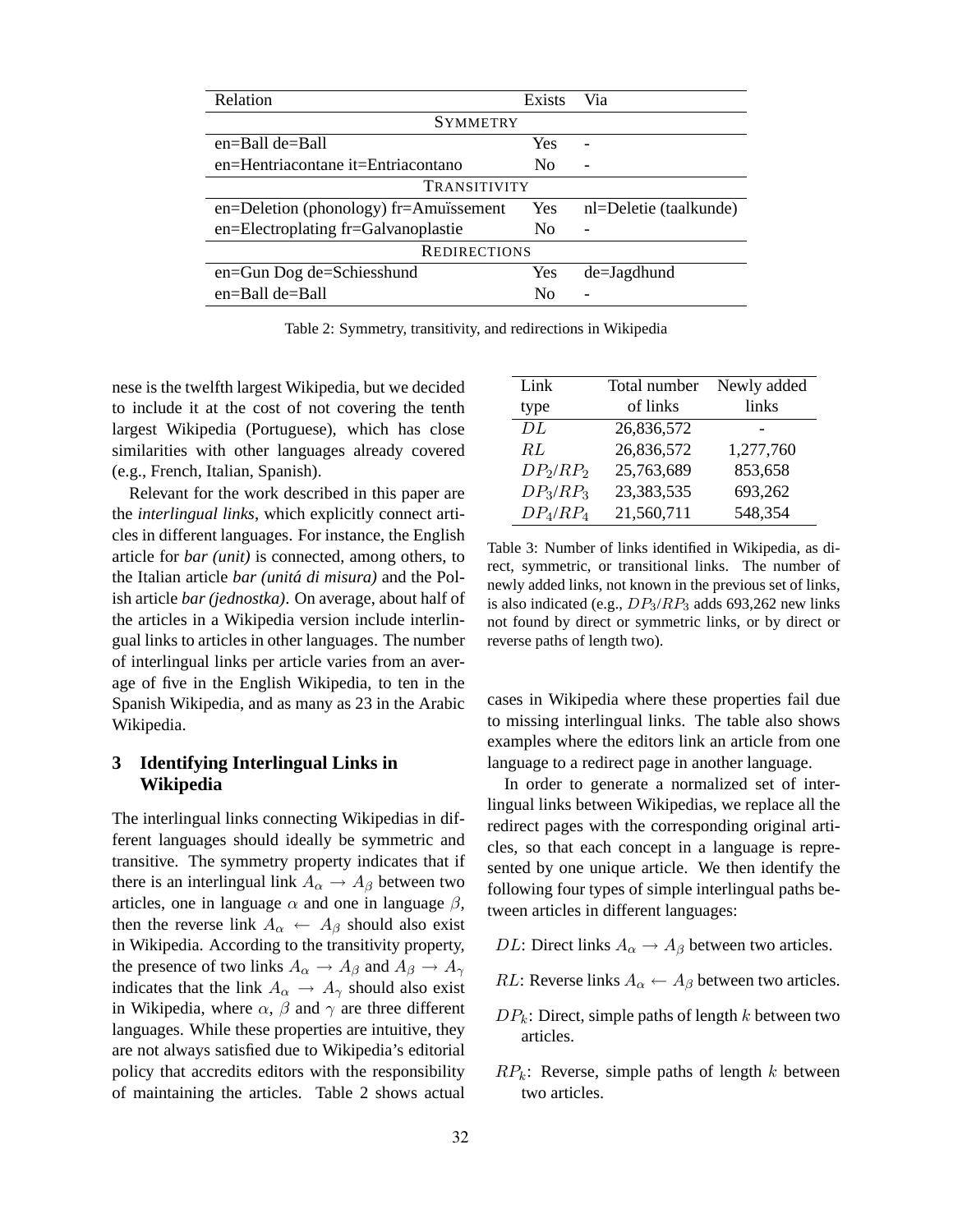| Relation                  | Number of paths |  |  |  |  |  |  |
|---------------------------|-----------------|--|--|--|--|--|--|
| DL                        |                 |  |  |  |  |  |  |
| en=Ball de=Ball           | 1               |  |  |  |  |  |  |
| en=Ball it=Palla (sport)  | 1               |  |  |  |  |  |  |
| en=Ball fr=Boule (solide) | 0               |  |  |  |  |  |  |
| de=Ball fr=Ballon (sport) | $\theta$        |  |  |  |  |  |  |
| RL                        |                 |  |  |  |  |  |  |
| en=Ball de=Ball           | 1               |  |  |  |  |  |  |
| en=Ball it=Palla(sport)   | 1               |  |  |  |  |  |  |
| en=Ball fr=Boule (solide) | 0               |  |  |  |  |  |  |
| de=Ball fr=Ballon (sport) | 0               |  |  |  |  |  |  |
| DP <sub>2</sub>           |                 |  |  |  |  |  |  |
| $e$ n=Ball de=Ball        | 1               |  |  |  |  |  |  |
| en=Ball it=Palla (sport)  | 2               |  |  |  |  |  |  |
| en=Ball fr=Boule (solide) | 1               |  |  |  |  |  |  |
| de=Ball fr=Ballon (sport) | 2               |  |  |  |  |  |  |
| $DP_3$                    |                 |  |  |  |  |  |  |
| en=Ball de=Ball           | 1               |  |  |  |  |  |  |
| en=Ball it=Palla (sport)  | 0               |  |  |  |  |  |  |
| en=Ball fr=Boule (solide) | 1               |  |  |  |  |  |  |
| de=Ball fr=Ballon (sport) | 1               |  |  |  |  |  |  |
| $DP_4$                    |                 |  |  |  |  |  |  |
| en=Ball de=Ball           | 0               |  |  |  |  |  |  |
| en=Ball it=Palla (sport)  | 0               |  |  |  |  |  |  |
| en=Ball fr=Boule (solide) | 1               |  |  |  |  |  |  |
| de=Ball fr=Ballon (sport) | 0               |  |  |  |  |  |  |
| RP <sub>2</sub>           |                 |  |  |  |  |  |  |
| en=Ball de=Ball           | 1               |  |  |  |  |  |  |
| en=Ball it=Palla (sport)  | 2               |  |  |  |  |  |  |
| en=Ball fr=Boule (solide) | 0               |  |  |  |  |  |  |
| de=Ball fr=Ballon (sport) | $\overline{2}$  |  |  |  |  |  |  |
| $RP_3$                    |                 |  |  |  |  |  |  |
| en=Ball de=Ball           | 1               |  |  |  |  |  |  |
| en=Ball it=Palla (sport)  | 0               |  |  |  |  |  |  |
| en=Ball fr=Boule (solide) | 0               |  |  |  |  |  |  |
| de=Ball fr=Ballon (sport) | 1               |  |  |  |  |  |  |
| RP <sub>4</sub>           |                 |  |  |  |  |  |  |
| $en =$ Ball de=Ball       | 0               |  |  |  |  |  |  |
| en=Ball it=Palla (sport)  | 0               |  |  |  |  |  |  |
| en=Ball fr=Boule (solide) | 0               |  |  |  |  |  |  |
| de=Ball fr=Ballon (sport) | 0               |  |  |  |  |  |  |

Table 4: A subset of the direct links, reverse links, and inferred direct and reverse paths for the graph in Figure 1



Figure 1: A small portion of the multilingual Wikipedia graph.

Figure 1 shows a small portion of the Wikipedia graph, connecting Wikipedias in four languages: English, German, Italian, and French. Correspondingly, Table 4 shows a subset of the direct links DL, reverse links  $RL$ , direct translation paths  $DP_k$  and reverse translation paths  $RP_k$  of lengths  $k = 2, 3, 4$ for the graph in the figure.

Using these distance heuristics, we are able to extract or infer a very large number of interlingual links. Table 3 shows the number of direct links extracted from the ten Wikipedias we currently work with, as well as the number of paths that we add by enforcing the symmetry and transitivity properties.

# **4 Manual Evaluation of the Interlingual Links**

The translation links in Wikipedia, whether added by the Wikipedia editors (direct links), or inferred by the heuristics described in the previous section, are not guaranteed for quality. In fact, previous work (de Melo and Weikum, 2010b) has shown that a large number of the links created by the Wikipedia users are incorrect, connecting articles that are not translations of each other, subsections of articles, or disambiguation pages. We have therefore decided to run a manual annotation study in order to determine the quality of the interlingual links. The resulting annotation can serve both as a gold standard for evaluating the quality of predicted links, and as supervision for a machine learning model that would automatically detect translation links.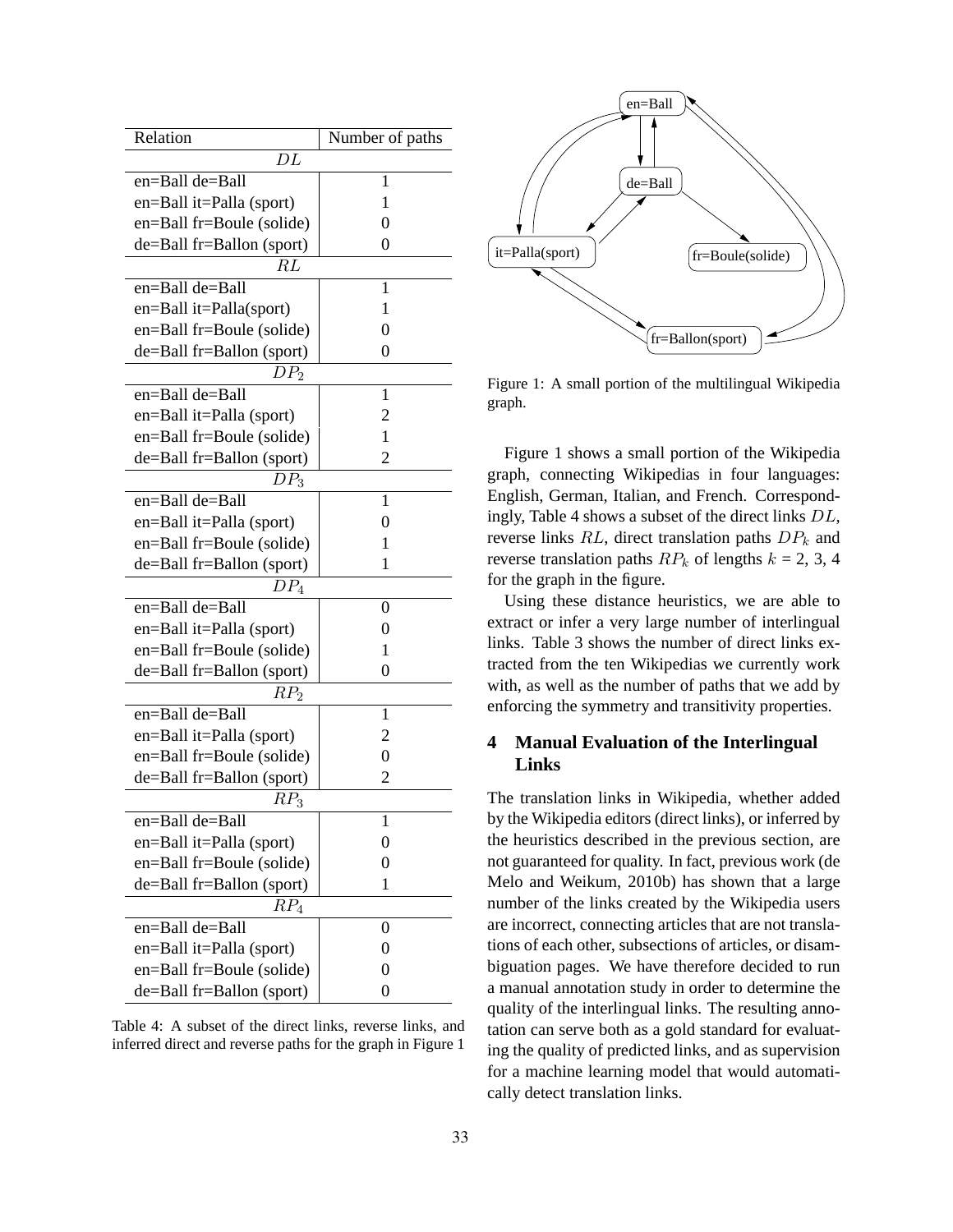| Language pair          |    |    |    |      |
|------------------------|----|----|----|------|
| (English, German)   46 |    |    | 29 | 110  |
| (English, Spanish)     | 22 | 19 | 19 | 123  |
| (Italian, French)      | 30 |    | 19 | 132. |
| (Spanish, Italian)     | 21 |    |    | 136  |

Table 6: Number of annotations on a scale of 0-4 for each pair of languages

From the large pool of links directly available in Wikipedia or inferred automatically through symmetry and transitivity, we sampled and then manually annotated 195 pairs of articles for each of four language pairs: (English, German), (English, Spanish), (Italian, French), and (Spanish, Italian). The four language pairs were determined based on the native or near-native knowledge available in the group of annotators in our research group. The sampling of the article pairs was done such that it covers all the potentially interesting cases obtained by combining the heuristics used to identify interlingual links. The left side of Table 5 shows the combination of heuristics used to select the article pairs. For each such combination, and for each language pair, we randomly selected 15 articles. Furthermore, we added 15 randomly selected pairs for the highest quality combination (Case 1).

For each language pair, the sampled links were annotated by one human judge, with the exception of the (English, Spanish) dataset, which was annotated by two judges so that we could measure the interannotator agreement. The annotators were asked to check the articles in each link and annotate the link on a scale from 0 to 4, as follows:

- 4: Identical concepts that are perfect translations of each other.
- 3: Concepts very close in meaning, which are good translations of each other, but a better translation for one of the concepts in the pair also exists. The annotators are not required to identify a better translation in Wikipedia, they only have to use their own knowledge of the language, e.g. "building" (English) may be a good translation for "tore" (Spanish), yet a better translation is known to exist.
- 2: Concepts that are closely related but that are not

translations of each other.

- 1: Concepts that are remotely related and are not translations of each other.
- 0: Completely unrelated concepts or links between an article and a portion of another article.

To determine the quality of the annotations, we ran an inter-annotator study for the (English-Spanish) language pair. The two annotators had a Pearson correlation of 70%, which indicates good agreement. We also calculated their agreement when grouping the ratings from 0 to 4 in only two categories: 0, 1, and 2 were mapped to *no translation*, whereas 3 and 4 were mapped to *translation*. On this coarse scale, the annotators agreed 84% of the time, with a kappa value of 0.61, which once again indicate good agreement.

The annotations are summarized in the right side of Table 5. For each quality rating, the table shows the number of links annotated with that rating. Note that this is a summary over the annotations of five annotators, corresponding to the four language pairs, as well as an additional annotation for (English, Spanish).

Not surprisingly, the links that are "supported" by all the heuristics considered (Case 1) are the links with the highest quality. These are interlingual links that are present in Wikipedia and that can also be inferred through transitive path heuristics. Interestingly, links that are only guaranteed to have a direct link (DL) and no reverse link (RL) (Case 2) have a rather low quality, with only 68% of the links being considered to represent a perfect or a good translation (score of 3 or 4).

Table 6 summarizes the annotations per language pair. There appear to be some differences in the quality of interlingual links extracted or inferred for different languages, with (Spanish, Italian) being the pair with the highest quality of links (76% of the links are either perfect or good translations), while English to German seems to have the lowest quality (only 57% of the links are perfect or good). For the (English, Spanish) pair, we used the average of the two annotators' ratings, rounded up to the nearest integer.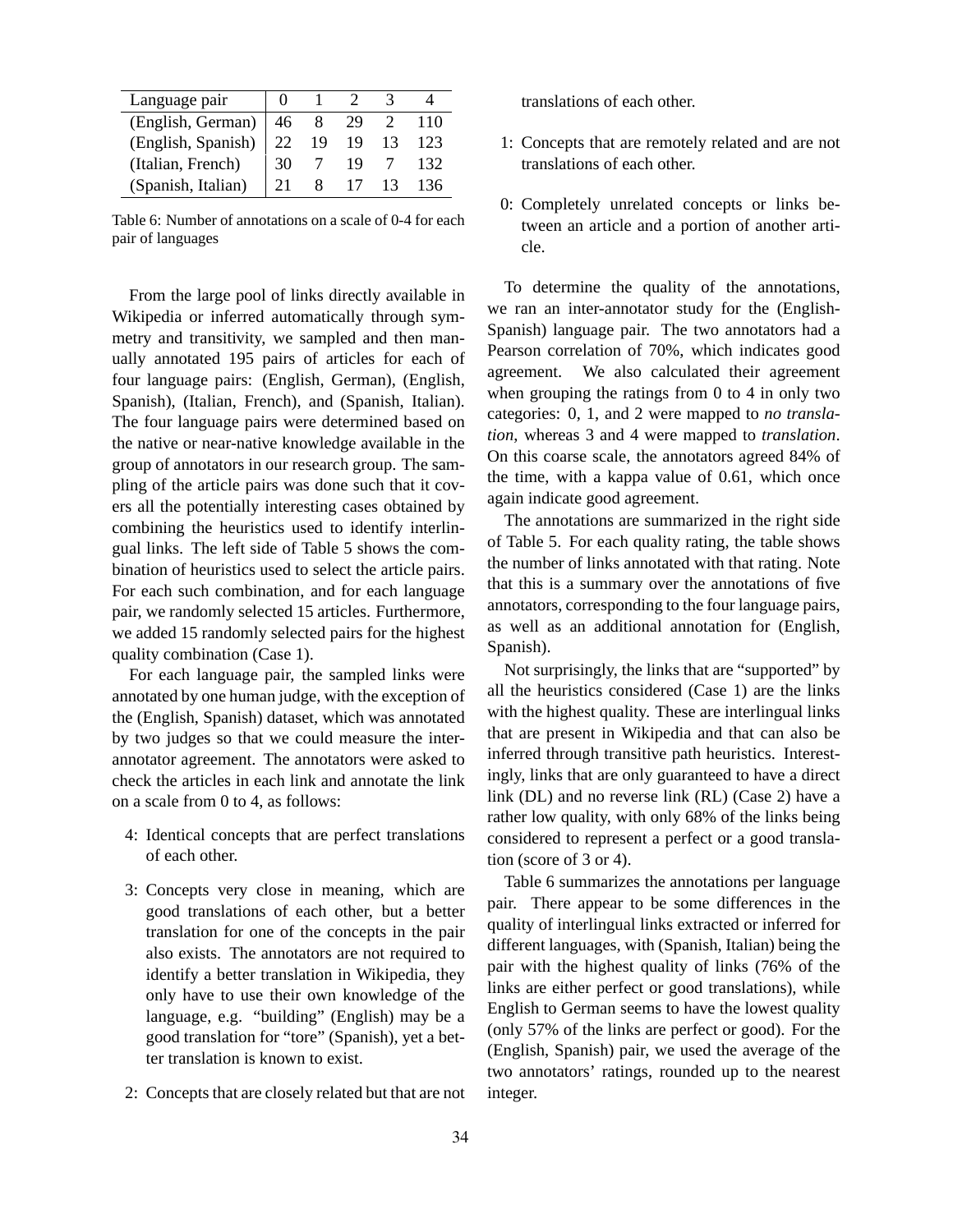|         | Combinations of heuristics to extract or infer interlingual links |             |                              |                 |                 |                          |                 | Link quality on a 0-4 scale |         |          |                             |                |                |     |
|---------|-------------------------------------------------------------------|-------------|------------------------------|-----------------|-----------------|--------------------------|-----------------|-----------------------------|---------|----------|-----------------------------|----------------|----------------|-----|
| Cases   | DL                                                                | RL          | DP <sub>2</sub>              | RP <sub>2</sub> | DP <sub>3</sub> | RP <sub>3</sub>          | DP <sub>4</sub> | $RP_4$                      | Samples | $\Omega$ |                             | 2              | 3              | 4   |
| Case 1  | y                                                                 | y           | y                            | y               | y               | y                        | у               | y                           | 30      | 6        | 3                           | 6              | 6              | 129 |
| Case 2  | y                                                                 | $\mathbf n$ | $\qquad \qquad \blacksquare$ |                 |                 |                          |                 |                             | 15      | 15       | 3                           | 6              | 3              | 48  |
| Case 3  | n                                                                 | y           |                              |                 |                 |                          |                 |                             | 15      | 13       | 3                           | 8              | $\overline{4}$ | 47  |
| Case 4  | n                                                                 | n           | y                            | у               |                 |                          |                 |                             | 15      | 6        | 3                           | 16             | 4              | 46  |
| Case 5  | n                                                                 | $\mathbf n$ |                              |                 | y               | y                        |                 |                             | 15      | 13       | 9                           | 12             | $\overline{4}$ | 28  |
| Case 6  | n                                                                 | $\mathbf n$ |                              |                 |                 |                          | y               | y                           | 15      | 15       | 8                           | 3              | 8              | 37  |
| Case 7  | n                                                                 | $\mathbf n$ | $\mathbf n$                  | $\mathbf n$     |                 |                          |                 |                             | 15      | 19       | 8                           | 11             | 5              | 31  |
| Case 8  | n                                                                 | $\mathbf n$ |                              |                 | n               | $\mathbf n$              |                 |                             | 15      | 13       | 8                           | 11             | 5              | 32  |
| Case 9  | n                                                                 | n           |                              |                 |                 | $\overline{\phantom{a}}$ | $\mathbf n$     | $\mathbf n$                 | 15      | 25       | 4                           | 11             | 2              | 33  |
| Case 10 | V                                                                 | V           | $\mathbf n$                  | $\mathbf n$     |                 |                          |                 |                             | 15      | 6        | 3                           | $\overline{4}$ | 3              | 59  |
| Case 11 | V                                                                 | V           |                              |                 | n               | n                        |                 |                             | 15      | 6        | $\mathcal{D}_{\mathcal{L}}$ | 3              | $\overline{0}$ | 64  |
| Case 12 | v                                                                 | v           |                              |                 |                 |                          | n               | n                           | 15      | 3        | 6                           | $\mathfrak{D}$ | 4              | 60  |

Table 5: Left side of the table: distance heuristics and number of samples based on each distance heuristic. 'y' indicates that the corresponding path should exist, 'n' indicates that the corresponding path should not exist, '-' indicates that we don't care whether the corresponding path exists or not. Right side of the table: manual annotations of the quality of links, on a scale of 0 to 4, with 4 meaning perfect translations.

#### **5 Machine Learning Experiments**

The manual annotations described above are good indicators of the quality of the interlingual links that can be extracted and inferred in Wikipedia. But such manual annotations, because of the human effort involved, do not scale up, and therefore we cannot apply them on the entire interlingual Wikipedia graph to determine the links that should be preserved or the ones that should be removed.

Instead, we experiment with training machine learning models that would automatically determine the quality of an interlingual link. As features, we use the presence or absence of direct or symmetric links, along with the number of inferred paths of length  $k = 2, 3, 4$ , as defined in Section 3. Table 7 shows the feature vectors for the same four pairs of articles that were used in Table 4. The feature values are computed based on the sample network of interlingual links from Figure 1. Each feature vector is assigned a numerical class, corresponding to the manual annotation provided by the human judges.

We conduct two experiments, at a fine-grained and a coarse-grained level. In both experiments, we use all the annotations for all four language pairs together (i.e., a total of 780 examples), and perform evaluations in a ten-fold cross validation scenario.

For the fine-grained experiments, we use all five

numerical classes in a linear regression model. $3$  We determine the correctness of the predictions on the test data by calculating the Pearson correlation with respect to the gold standard. The resulting correlation was measured at 0.461. For comparison, we also run an experiment where we only keep the presence or absence of the direct links as a feature (DL). In this case, the correlation was measured at 0.418, which is substantially below the correlation obtained when using all the features. This indicates that the interlingual links inferred through our heuristics are indeed useful.

In the coarse-grained experiments, the quality ratings 0, 1, and 2 are mapped to the *no translation* label, while ratings 3 and 4 are mapped to the *translation* label. We used the Ada Boost classifier with decision stumps as the binary classification algorithm. When using the entire feature vectors, the accuracy is measured at 73.97%, whereas the use of only the direct links results in an accuracy of 69.35%. Similar to the fine-grained linear regression experiments, these coarse-grained experiments further validate the utility of the interlingual links inferred through the transitive path heuristics.

<sup>&</sup>lt;sup>3</sup>We use the Weka machine learning toolkit.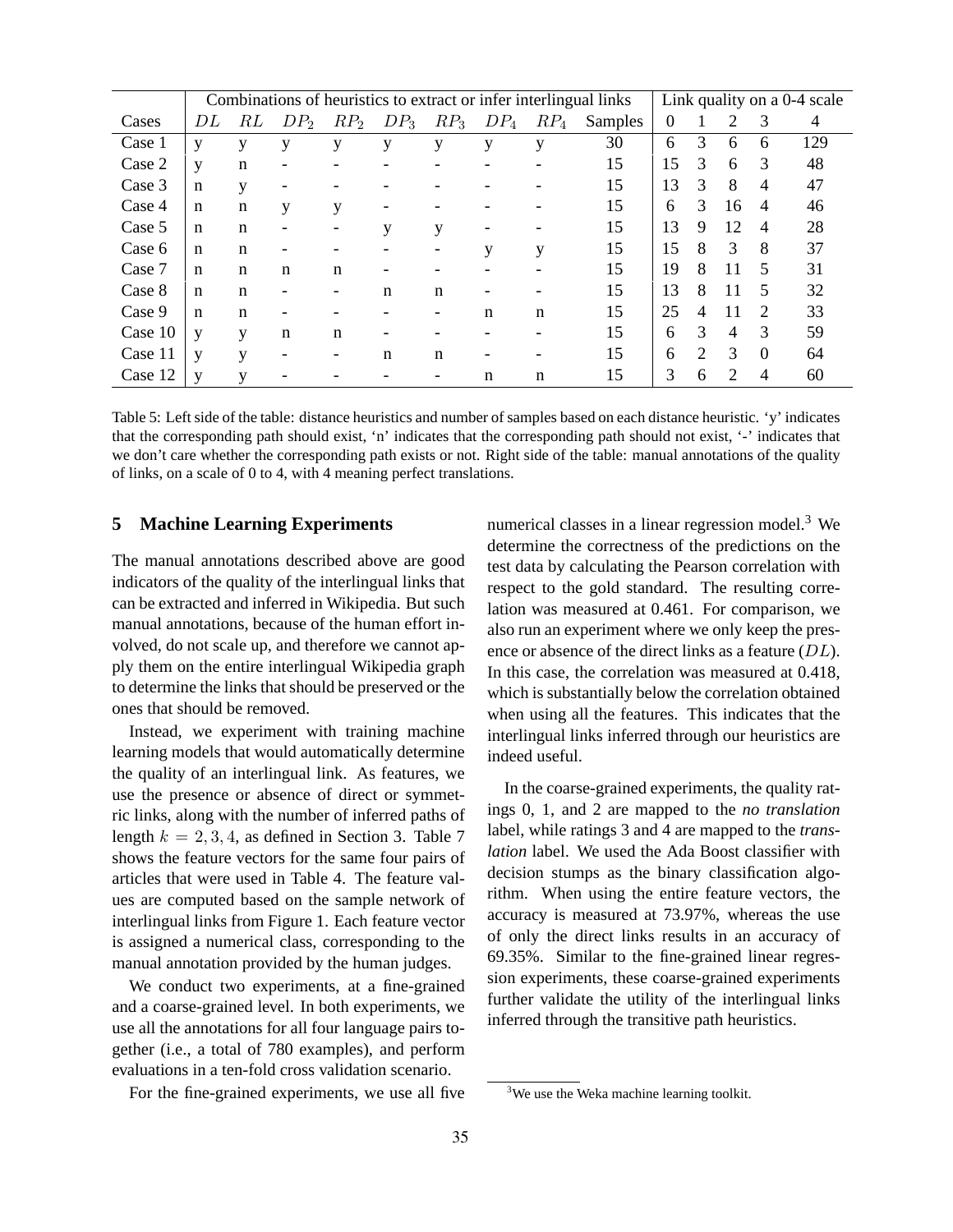| Concept pair                    |  |  | $DP_2$ $DP_3$ $DP_4$ $RP_2$ $RP_3$ $RP_4$ |  | Class |
|---------------------------------|--|--|-------------------------------------------|--|-------|
| en=Ball de=Ball                 |  |  |                                           |  |       |
| $en = Ball$ it=Palla (sport)    |  |  |                                           |  |       |
| $en = Ball fr = Boule$ (solide) |  |  |                                           |  |       |
| $de = Ball fr = Ballon (sport)$ |  |  |                                           |  |       |

Table 7: Examples of feature vectors generated for four interlingual links, corresponding to the concept pairs listed in Table 4

# **6 Related Work**

The multilingual nature of Wikipedia has been already exploited to solve several number of language processing tasks. A number of projects have used Wikipedia to build a multilingual semantic knowledge base by using the existing multilingual nature of Wikipedia. For instance, (Ponzetto and Strube, 2007) derived a large scale taxonomy from the existing Wikipedia. In related work, (de Melo and Weikum, 2010a) worked on a similar problem in which they combined all the existing multilingual Wikipedias to build a stable, large multilingual taxonomy.

The interlingual links have also been used for cross-lingual information retrieval (Nguyen et al., 2009) or to generate bilingual parallel corpora (Mohammadi and QasemAghaee, 2010). (Ni et al., 2011) used multilingual editions of Wikipedia to mine topics for the task of cross lingual text classification, while (Hassan and Mihalcea, 2009) used Wikipedias in different languages to measure crosslingual semantic relatedness between concepts and texts in different languages. (Bharadwaj et al., 2010) explored the use of the multilingual links to mine dictionaries for under-resourced languages. They developed an iterative approach to construct a parallel corpus, using the interlingual links, info boxes, category pages, and abstracts, which they then be used to extract a bilingual dictionary. (Navigli and Ponzetto, 2010) explored the connections that can be drawn between Wikipedia and WordNet. While no attempts were made to complete the existing link structure of Wikipedia, the authors made use of machine translation to enrich the resource.

The two previous works most closely related to ours are the systems introduced in (Sorg and Cimiano, 2008) and (de Melo and Weikum, 2010a; de Melo and Weikum, 2010b). (Sorg and Cimiano, 2008) designed a system that predicts new interlingual links by using a classification based approach. They extract certain types of links from bilingual Wikipedias, which are then used to create a set of features for the machine learning system. In followup work, (Erdmann et al., 2008; Erdmann et al., 2009) used an expanded set of features, which also accounted for direct links, redirects, and links between articles in Wikipedia, to identify entries for a bilingual dictionary. In this line of work, the focus is mainly on article content analysis, as a way to detect new potential translations, rather than link analysis as done in our work.

Finally, (de Melo and Weikum, 2010b) designed a system that detects errors in the existing interlingual links in Wikipedia. They show that there are a large number of links that are imprecise or wrong, and propose the use of a weighted graph to produce a more consistent set of consistent interlingual links. Their work is focusing primarily on correcting existing links in Wikipedia, rather than inferring new links as we do.

#### **7 Conclusions**

In this paper, we explored the identification of translational links in Wikipedia. By using a set of heuristics that extract and infer links between Wikipedias in different languages, along with a machine learning algorithm that builds upon these heuristics to determine the quality of the interlingual links, we showed that we can both correct existing translational links in Wikipedia as well as discover new interlingual links. Additionally, we have also constructed a manually annotated dataset of interlingual links, covering different types of links in four pairs of languages, which can serve as a gold standard for evaluating the quality of predicted links, and as supervision for the machine learning model.